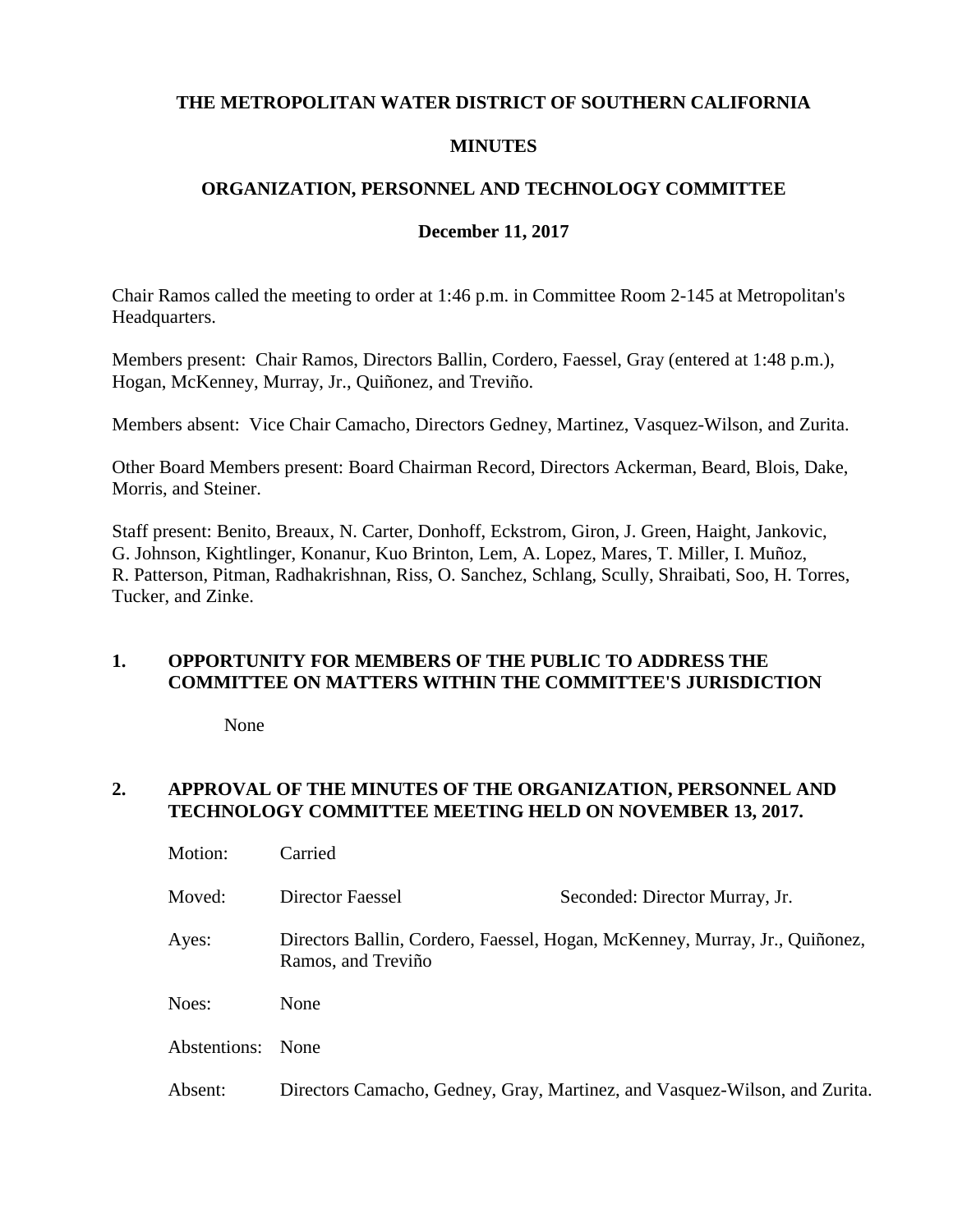The motion passed by a vote of 10 ayes, 0 abstention, 0 no, and 6 absent.

#### **3. CONSENT CALENDAR ITEMS – ACTION**

None

### **4. OTHER BOARD ITEMS – ACTION**

8-1 Subject: Adopt CEQA determination and appropriate \$3.4 million; award a not-to-exceed \$678,000 procurement to Oracle Corp., for database license and installation services; award a not-to-exceed \$395,000 procurement to Nth Generation Computing Inc. for Hewlett-Packard Server equipment and installation services; award a notto-exceed \$410,000 procurement to EMC Corp. for data storage equipment and installation services; and authorize a system upgrade for Metropolitan's Disaster recovery data center. Presented by: Harry Soo, Program Manager Mr. Soo gave an informative presentation on the scope of the appropriation.

| Motion:      | Carried                                                                                                 |                                                                      |  |
|--------------|---------------------------------------------------------------------------------------------------------|----------------------------------------------------------------------|--|
| Moved:       | Director Murray, Jr.                                                                                    | Seconded: Director Faessel                                           |  |
| Ayes:        | Directors Ballin, Cordero, Faessel, Gray, Hogan, McKenney, Murray, Jr.,<br>Quiñonez, Ramos, and Treviño |                                                                      |  |
| Noes:        | None                                                                                                    |                                                                      |  |
| Abstentions: | None                                                                                                    |                                                                      |  |
| Absent:      |                                                                                                         | Directors Camacho, Gedney, Martinez, and Vasquez-Wilson, and Zurita. |  |

The motion passed by a vote of 10 ayes, 0 abstention, 0 no, and 5 absent.

#### **5. BOARD INFORMATION ITEMS**

None

Director Gray entered at meeting at 1:48 p.m.